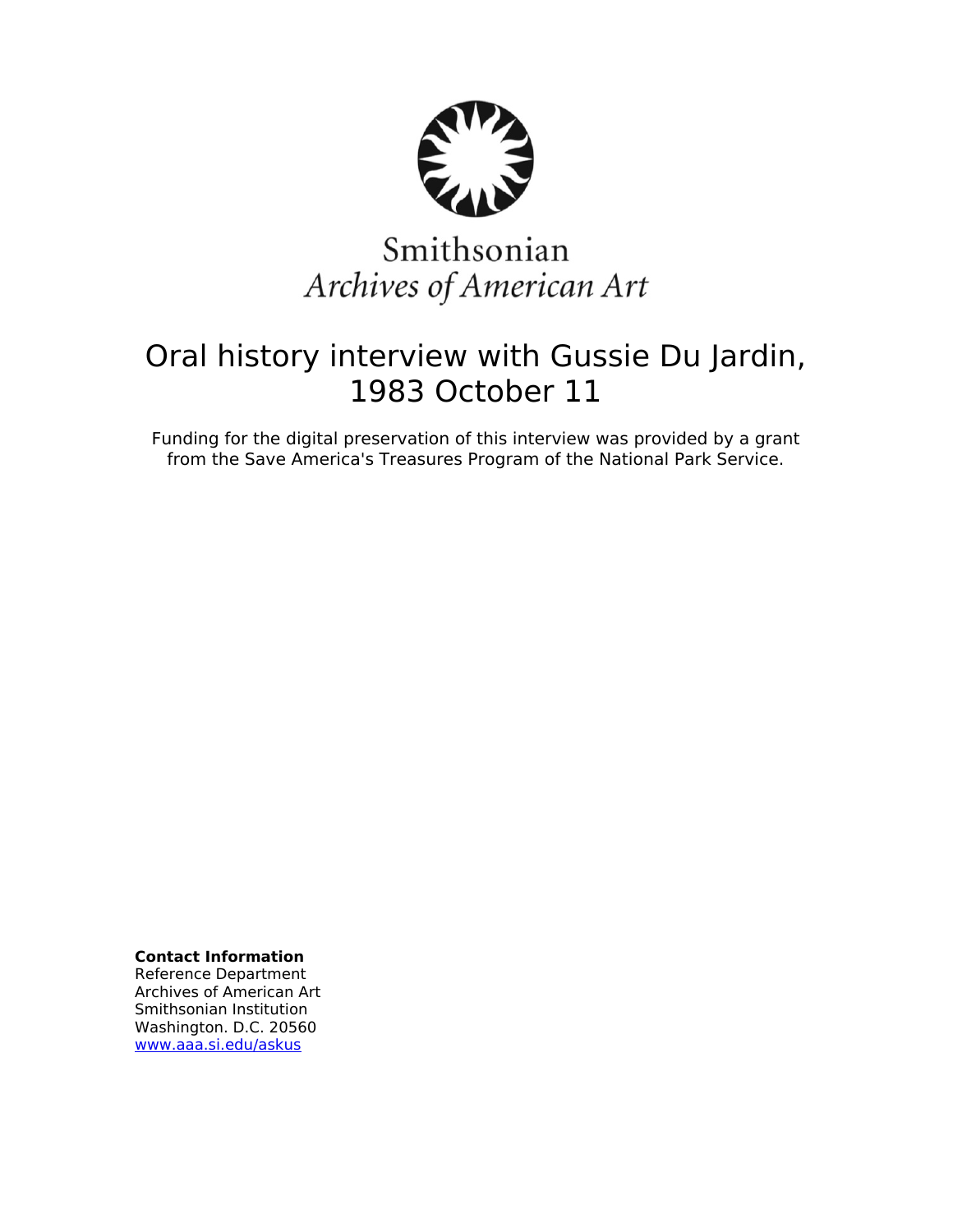### **Transcript**

#### **Preface**

The following oral history transcript is the result of a recorded interview with Gussie Du Jardin on October 11, 1983. The interview took place in Roswell, New Mexico and was conducted by Sharyn Rohlfsen Udall for the Archives of American Art, Smithsonian Institution.

The Archives of American Art has reviewed the transcript and has made corrections and emendations. This transcript has been lightly edited for readability by the Archives of American Art. The reader should bear in mind that they are reading a transcript of spoken, rather than written, prose.

#### **Interview**

SHARYN ROHLFSEN UDALL: —October 11, 1983. We are in the studio of Gussie Du Jardin, in Roswell, New Mexico, where we're conducting an interview, an oral history, for the Archives of American Art. Thank you for allowing us to come to your home and studio.

GUSSIE DU JARDIN: You're most welcome.

SHARYN ROHLFSEN UDALL: We've already had a little look around your house, seen some of your work, which is on display, and you've given me a bit of an introduction about where some of your painting ideas come from. Let's talk for a minute about the paintings that we're seeing here in the studio. The one on the easel to our right looks as if it's one of your algae subjects.

GUSSIE DU JARDIN: Uh, one of the lichen ones.

SHARYN ROHLFSEN UDALL: The lichen, okay. Tell me about those.

GUSSIE DU JARDIN: I started doing these about eight years ago. We had had a very severe winter in northern New Mexico, and I hadn't been able to get out to do landscapes. At the time, I was doing many of the maces [ph] of the great [inaudible] north and west, Las Vegas, New Mexico. We had many wonderful lichens on the rocks around that area, which occur in magnificent patterns. So I planned that the next winter, I wouldn't worry about the weather, and I would just stay home and paint lichens. I started one, and I hadn't even finished it when a man came in the house and said, "I want to buy that." Which was almost enough to turn me off of this line, because many artists are perverse enough to think that if something becomes popular, there's something wrong with it. [00:02:01] You know, if it's salable, it's immediately—it's the ivory tower attitude. But I liked very much this man who wanted to buy it, and he said, "And I want that rock that you're working on." So, he still has the painting. And I did many more of them, and it was an extremely profitable winter. I got lots done. I think because I've lived a life of great solitude, for several reasons—one, it started out because of health—that perhaps I get more involved in the subject matter than a lot of people. And the lichen, being a symbiotic relationship of an algae and a fungus, is the perfect relationship, because they mutually give to each other. They rest. They'll be attached to a tree, to a plant, to the earth, to rocks, but they take nothing from that. All they take is moisture from the atmosphere, and then there's this miraculous thing that happens, that they're feeding each other as they grow, which is a nice thing to think about as you paint them. And then there are just endless designs. I did become interested in learning more about the lichen then, and bought some books so that I could know the names of these, just as if you're painting a still life of plants—and these are plants—you like to know if you're painting a rose or a pansy. [00:04:02] It's sort of the same idea. Again, I was very successful with these. I think that, for about five years in a row, I was alternately in the New Mexico exhibit in the biennial at the museum. I sold most of the lichen paintings I did. And then, when I applied for the grant, I said I was working on two themes, and one was the hexagon in nature, and the other were the lichen paintings.

SHARYN ROHLFSEN UDALL: I'm going to stop you here for just a minute. You're talking about the grant here in Roswell? Would you—

GUSSIE DU JARDIN: Yes, which was—

#### SHARYN ROHLFSEN UDALL: —identify what it is?

GUSSIE DU JARDIN: That was six years ago. We came down here in '77. It was a double-grant. My husband, Elmer Schooley, and I had these grants, which, I imagine, is about as nice a grant as is Santa Fe's. For one year, we were given our quarters, which were very nice. Two-bedroom apartment. Everything furnished, and two enormous studios. Everything furnished, except frames the [inaudible]. This carried with a stipend. It was, I think, probably the best year of our marriage, except the first year, when we went to Iowa and got our master's degrees, right after we were married. But that was overshadowed by the fact that the war had started. We were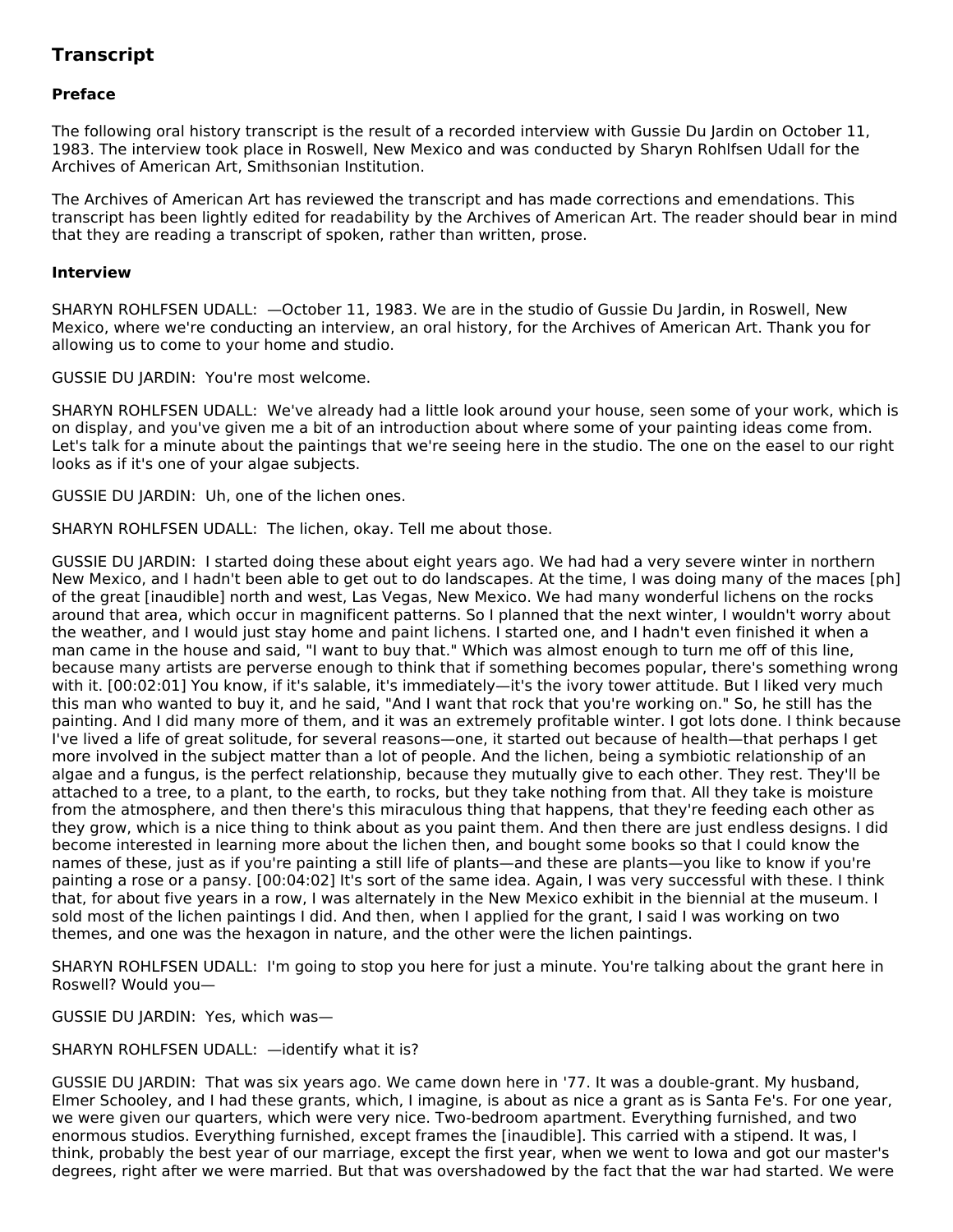there during Pearl Harbor. So this was an extremely wonderful year on the grant, and then we purchased this house, which is across the street from the artist-in-residence compound. [00:06:00] And I did stick to those two themes during the grant, because I felt I had committed myself to do this. So, when I had my exhibit at the Roswell Museum, it was entirely paintings on these two subjects, the hexagon in nature and the lichen. Then I started—I went back to an interest in painting what could be called landscapes with people in them. I had done —you saw the painting of the nuns, of the Sisters of Charity of Leavenworth, Kansas, at the old brick hospital in Las Vegas. I did probably a dozen paintings of New Mexico women with their houses, and they were all along one was called To Dust Returnest [ph], and it showed an old woman out sweeping the bare yard of one of these buildings that has grown along the earth, with that gentle decay where the—on one end, it's decaying, and the adobes are returning to the earth. The next one is maybe being used in storage, and then a unit that is now occupied with the geraniums at the window in tin cans and the lace curtain and whatnot. That was one. I did another, in the Pecos [ph] Valley of women sitting on their front porch, shelling peas. And I did this with these different houses that fascinated me, but I was also very interested in the women that lived there. And an adobe house not too far from where we lived was the old maid's house, and I painted that with the old maid out sweeping her very neat front steps, and there again, lace curtains. [00:08:13] All very meticulous, but still, it was New Mexico architecture. I enjoyed that series a great deal. In fact, I simply love to paint. I had a number of years, when the children were young, that I couldn't paint, and when I did try and paint, their interruptions, their waking from a nap, would irritate me, so I didn't even prepare a canvas for about six years. Just totally gave it up. But sometimes feelings of resentment on being a woman invariably happen. So Elmer had made his choice of teaching as being the best answer how to make a living, and he wanted children, and he wanted a family, and this is the best answer how to do it, to have an income. And he always took a term—one quarter off when he could paint, and he preferred winter, when there would be less interruptions. So usually he taught through the summer. We both liked to garden, and the health problem that led to a different way of life for me was that, from the time I was a child, my engineer father had lived two places that affected my health. First, the Mexican border, where I had infant diarrhea and was an invalid. I don't remember this, but I was very ill for over a year after that. [00:10:01] So we left there and went to McGill, Nevada, which was a smelter town, where I developed severe asthma. My mother would take us to the family ranch in Colorado every summer. One year of my life, I was in bed all winter with deafness, because both my ears were draining from infection. And so I learned to live with books, with making paper flowers, with drawing, and painting. I think that I probably would have done this anyway, but it surely helped to intensify my interest in all sorts of crafts and painting.

SHARYN ROHLFSEN UDALL: During the time that you were—

GUSSIE DU JARDIN: During the time that I was an invalid. And then I would bloom every summer, but there, I was living on a very isolated ranch, where my brother and I—we were the two closest in age. I had a sister five years older, another sister seven years younger. So my brother and I explored the ranch. My mother thought we had guardian angels. We would walk through swamps. We knew where the quicksand springs were. And she didn't worry about us. Then, as we were older and we both had a horse, we would explore the mountains, even being permitted to camp out overnight with our bedrolls in the high mountain country in Colorado, where I developed a keen interest in nature. My mother came of a naturalist family. Her great-uncle and her greatgrandfather were both naturalists, Townsend and [inaudible] so that she had, in this isolated ranch, through her books—there was an extensive library. [00:12:05] Every book available on nature, encyclopedias and all. My grandmother would take me out and teach me all the native plants, and I knew their common names, and some of their botanical names, so that I would feel that it would be very un—it would be dishonest for me to try and keep abreast with current movements in art. I understand how certain types of painting that I enjoy come from city life. I do not like only realism, but because of my deep interest in plants and animals, which takes me into the lichen, this is what I want to do, and I still enjoy, more than anything else, being out in nature and/or painting. The two are related. And one of my very worst allergies is cigarette smoke, so I was—had a hard time in college to try and find a living place, which I never did, without cigarette smoke. But I survived that, but it meant that I was saved bridge clubs, and I tried faculty wives once, and I was saved faculty wives, and I was considered a very peculiar woman.

SHARYN ROHLFSEN UDALL: [Laughs.] Because you were saved by your allergy to cigarette smoke.

GUSSIE DU JARDIN: I did try PTA, but they smoked in PTA. [00:14:02]

SHARYN ROHLFSEN UDALL: [Inaudible.] Well, you've described a number of your early childhood experiences, and the sense of isolation, or the actual isolation that you encountered not only because of your health, but also several places that you lived with your family. But it sounds as if your interest in nature was developed very early, through your family associations, and also through—

GUSSIE DU JARDIN: And the art world, too, because my mother's mother had been a painter. She went to school at Syracuse, New York. I have a stereopticon view of her, in front of this old building, which still exists, I think. And then I have two great-aunts on my father's side who were painters. Did very, very good watercolors. Some of them are in the California—the San Francisco Historical Preservation building there [ph]. So that there was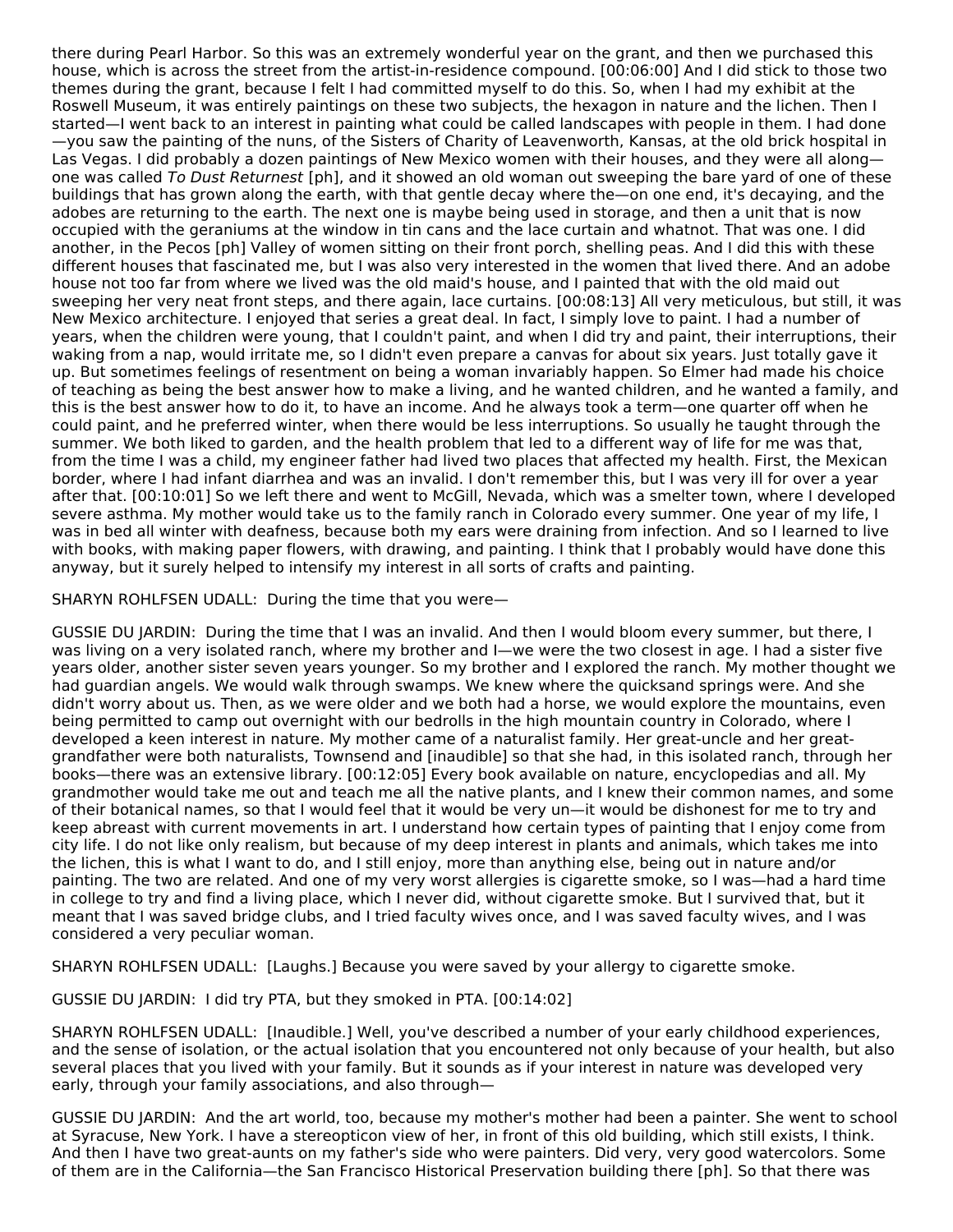this interest, and it was time when I was in bed, these great-aunts sent me all kinds of kits. You know, the kits to make the paper flowers. Oh, I was really indulged. I was just a princess that whole—whole winter.

SHARYN ROHLFSEN UDALL: Did you get any early artistic encouragement in school at all?

GUSSIE DU JARDIN: Yes. Then, mostly because of my health, my father decided to leave Nevada. They began to get some idea that it was the smelter smoke that was—because a tree wouldn't grow in town at that time it was so bad. So he went to Hawaii, with an engineering firm there, and we went and stayed in Southern California for a year, which was just a delight. [00:16:05] We lived in Monrovia.

#### SHARYN ROHLFSEN UDALL: That's near Los Angeles?

GUSSIE DU JARDIN: Yes. It was a lovely, small town there. Then, when my father decided that this was—I was very well then, except if I were near a pepper tree. And my mother was beginning to figure these things out, what made me ill. And we went to Hawaii then, and I bloomed. I became a beach bum. I swam. I—my children are so amused to see pictures of ma with a surfboard, this great big balsam and redwood surfboard. Very different from today.

SHARYN ROHLFSEN UDALL: Now, how old were you then, when you were in Hawaii?

GUSSIE DU JARDIN: I would have been, I think, 11 when we went, and stayed there until I started college. My father was a snob and didn't want to have me go to the University of Hawaii. I cried and begged to go. But it was because Hawaii was 60 percent Japanese, and he didn't want me going. And there, we went to a private school, Punahou, which was started by missionaries. There couldn't be a better school anywhere. It had 12 grades. There was great attention to your health, attention to your morals. It was interdenominational. It had been started by missionaries in 1842, and it was so famous that Forty Niners sent their kids over by ship to go to school there. There, we had art, and plenty of art. We had dance, and we did wonderful programs. We had to take swimming so we could swim 25 meters in 20 seconds. [00:18:03] This was—and I was good in backstroke, and I got to be on the racing team. All of us, except my older sister, became an athlete, and very involved in this.

SHARYN ROHLFSEN UDALL: Quite a transformation for you—

GUSSIE DU JARDIN: Yes.

SHARYN ROHLFSEN UDALL: —to then go into that.

GUSSIE DU JARDIN: And as my mother had later said, I had, evidently, a very strong constitution, finally came through. But still, when they would go out to dinner, I would stay home because of the cigarette smoke. My eyes would swell shut. So there, I took painting, I did some sculpture. We cast some things in lead. We made models in the casting processes. It just was a marvelous school. My freshman year in college was extremely easy. So the four years of college, I went to University of Colorado, and spent the summers at the ranch.

#### SHARYN ROHLFSEN UDALL: In Colorado?

GUSSIE DU JARDIN: Yeah. And after I graduated, my family was very concerned—let's see, this was in '39—about my interest in this penniless man who just—all he had was being an artist. So I went back to Hawaii, and a very strange thing had happened. I had terrible asthma. I had one winter I was back there.

#### SHARYN ROHLFSEN UDALL: After you returned to Hawaii?

GUSSIE DU JARDIN: After I returned to Hawaii. The rainy season started. There were no planes then, and I was so sick, my parents were too afraid to put me on the ship, which probably would have worked fine. As soon as we were away from land, I probably would have been fine. So, I painted then, and I went to the art institute and did night classes when I could, and kept right on with my interest in painting. [00:20:08]

SHARYN ROHLFSEN UDALL: Now, was this the art institute that's connected with the Honolulu [inaudible]?

GUSSIE DU JARDIN: Yes, with the museum there. Then, Hawaii knew something dreadful would happen with the Japanese. The Japanese fleet would come within miles of the Hawaiian Islands, and my father had decided to send us all back to the ranch. Well, my brother was at the University of Colorado, and my sister was teaching. So back we came, and Elmer and I got married and left in September for Iowa, to get our master's. My father gave us enough money to do that, as a wedding present, and that was the year of Pearl Harbor.

SHARYN ROHLFSEN UDALL: I see, so you were away?

GUSSIE DU JARDIN: So, we had left. My father was still over there. But soon after, he sold—he had his own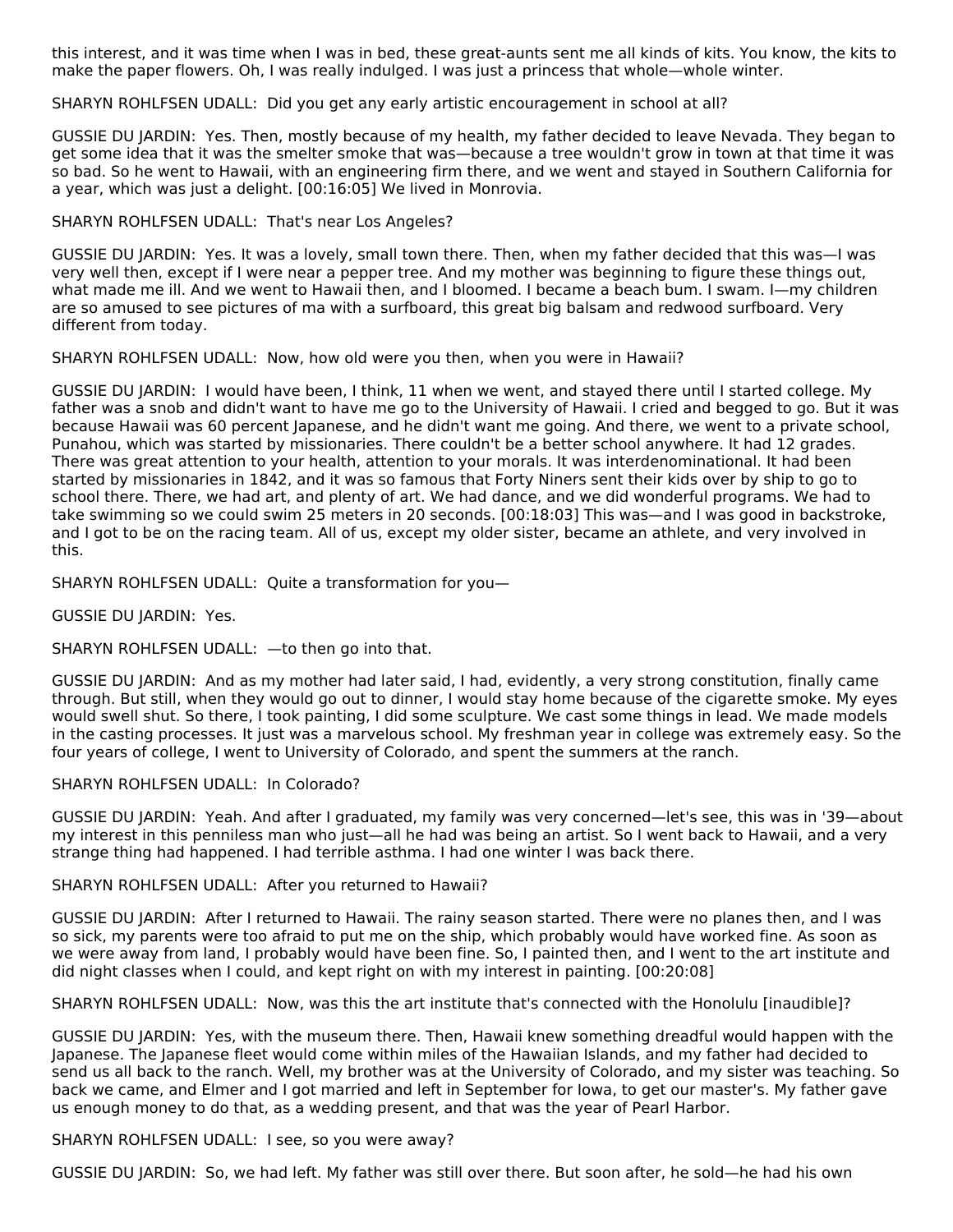engineering firm by this time, and he sold that and returned to the ranch.

SHARYN ROHLFSEN UDALL: Before we get too far beyond this, let me ask you about your impressions of Hawaii and the long-term effect that may have had on you. For one thing, coming from the mainland, from sort of a grim smelter town, to Los Angeles, and then to Hawaii must have been a tremendous—

GUSSIE DU JARDIN: Oh, it was so beautiful, because—people were still a little resentful of this pink hotel on Waikiki, the Royal Hawaiian. They thought it rather ruined the beach, and what it is now, it's nothing—and as we —we lived up in Manoa Valley, up where we could see all over clear from near Diamond Head, clear around to Pearl Harbor. [00:22:08] Beautiful place. And when we went to the beach, on the streetcar—there were those open streetcars that had a rail on either side, and when it was going one way, this rail would be pulled up, so you could get on the streetcar at any one of the seats. You see, there were steps the whole length of the—

SHARYN ROHLFSEN UDALL: Along the whole side.

GUSSIE DU JARDIN: And after work, the secretaries would run out carrying their shoes, and they would be barefoot, because everybody would go barefooted. At school—

SHARYN ROHLFSEN UDALL: So they'd take off their shoes?

GUSSIE DU JARDIN: —they tried to—they said, when we were in senior academy, we really should learn to wear shoes. Limousines would drive up to the chauffeur, and these children would get out all barefooted. [Laughs.] So it was a beautiful place to live, and on the way to the beach from our home, there were still taro patches that were being filled with water buffalo.

SHARYN ROHLFSEN UDALL: Goodness.

GUSSIE DU JARDIN: So you'd see—I saw a truly beautiful Hawaii, and I don't want to go back.

SHARYN ROHLFSEN UDALL: Because it's changed?

GUSSIE DU JARDIN: Yes. Why do it?

SHARYN ROHLFSEN UDALL: Did you ever try to paint Hawaii?

GUSSIE DU JARDIN: Yes, I painted some there, and I don't think I have any of those paintings left. My mother saved some for a while, and then my grandmother—you know, I'd give different people ones. So I don't know what ever happened to all of them. I think maybe it's a little too hard there, with people like Gauguin [inaudible]. I didn't much care for my major professor, Philip Guston, because he had a very strong influence, and people started painting small Philip Gustons. [00:24:15] The painter Stephen Greene was in our class. In fact, we had a large class with many people that later made quite a name for themselves.

SHARYN ROHLFSEN UDALL: This was in Honolulu?

GUSSIE DU JARDIN: No, this—I'm sorry, I've jumped to the University of Iowa, when we got our master's. Stephen Greene had been Solomon Goldberg the year before, and there was another Jewish boy from New York that just hated Steve Greene. That he would have denied his Jewishness. As easily as he threw away his background, he could throw away a type of painting. He was doing Fletcher Martins the first week of class, and very quickly switched to Philip Guston. So my line of thought had been there what you can learn in a negative way. And I immediately was so determined I would not do a Philip Guston at that time, you know, what he was doing then. But he did show me one thing. I was doing a picture that I—I had seen two nuns walking along in their black habits against a red brick wall, and they were carrying umbrellas, because it was raining. And this was the painting I was doing. The mood of this was lovely. One thing Philip Guston pointed out to me, he said, "Now, with that rain," he said, "still focus in some place on a couple of bricks." You know, this idea of not letting them all fade away. [00:26:03] And this was—it's a funny thing to remember, because it was very successful, this idea that he gave me. But I really didn't have much rapport with him, and this was his first teaching job, and he was not an articulate man. I noticed this in the TV program, that he still was not very articulate on that.

SHARYN ROHLFSEN UDALL: Let me ask you how you go a path and choose Iowa as a place to go and get your master's?

GUSSIE DU JARDIN: It had quite a big name at that time, and so we decided we'd go there. I guess I'm going to let him—

[Audio Break.]

SHARYN ROHLFSEN UDALL: So these years at Iowa were about when?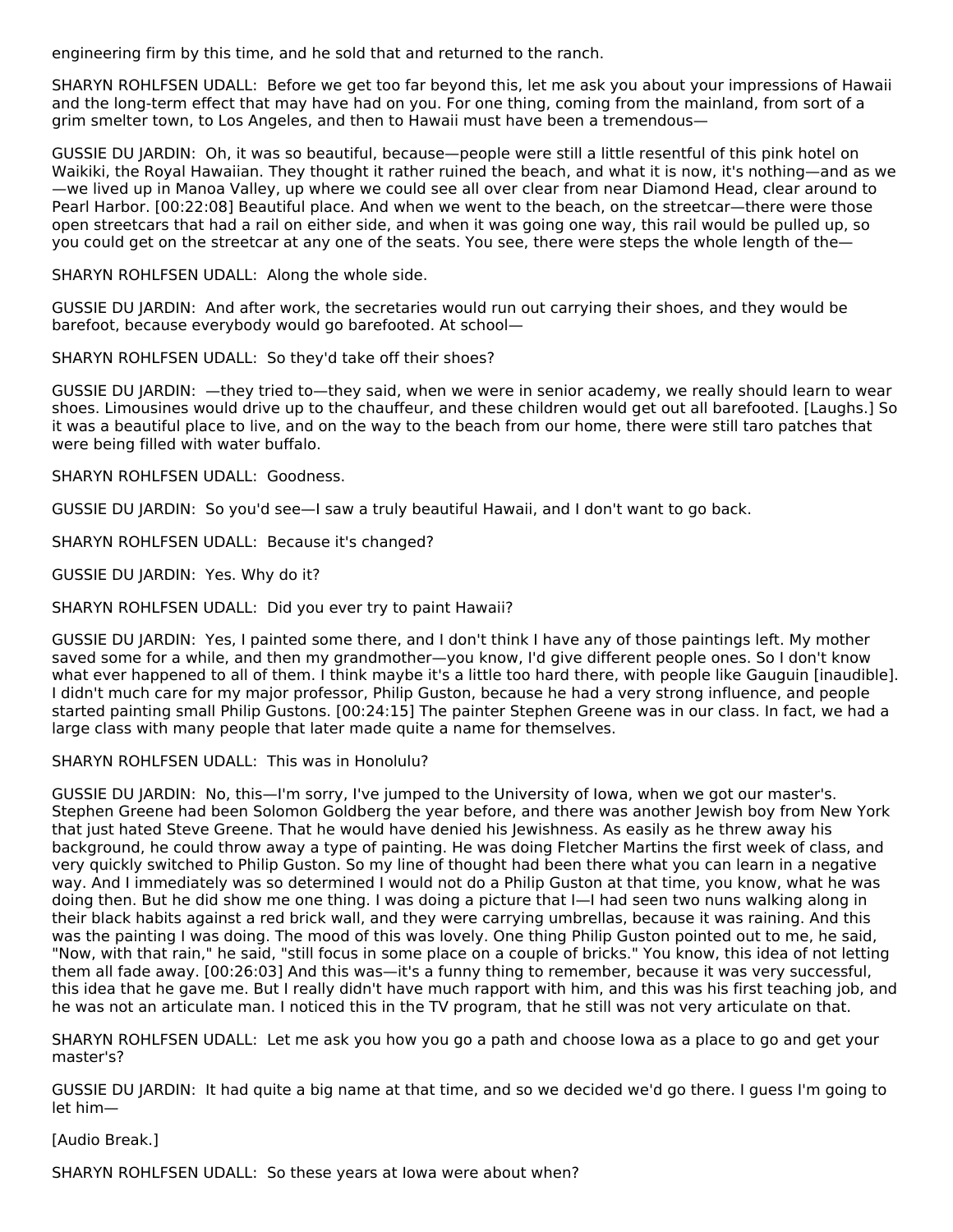GUSSIE DU JARDIN: We left in the fall of '41. Then Pearl Harbor happened. And the year at Iowa was really important to both of us, because all our teachers at the University of Colorado had come from Philadelphia—the Academy of Fine Arts, I believe. They were teaching in what Skinny [ph] has since called a renaissance fashion. We had four years color and design, four years of drawing, interior decoration, perspective. A very rigid type of education. There were even prejudices about color. There was one teacher that never wanted us to use black, and said, "You should never make a shadow purple."

#### SHARYN ROHLFSEN UDALL: So lots of rules.

GUSSIE DU JARDIN: So that whether or not I really had rapport with Philip Guston, we both learned so much about color. [00:28:05] We both learned that we could be very free, that we didn't need to do all these rigid things that we'd been taught. So it was a wonderful year for us. And we both got our master's all right. We had about a month cut off of the program, and started going to school on Saturdays. They were bringing in a language class for the services—Chinese, Japanese, Russian, the whole thing—and they wanted the graduates out of their way. So we got through in May, much earlier than we intended to, and Elmer enlisted in the air force, and went in in September. And he had wanted children. This was as good a time as any, so our next child was born in—our first child was born in April of '43, and of course this was a period when neither of us painted.

#### SHARYN ROHLFSEN UDALL: He because he was in the service?

GUSSIE DU JARDIN: He was in the service, and I because of having babies. We just—our child baby was such a joy to both of us that, when he was made permanent party in Lowry Field in Denver, and we were staying there, why, we decided to have another free [ph] baby, and I think I got pregnant the night before he left for overseas.

#### SHARYN ROHLFSEN UDALL: Oh my.

GUSSIE DU JARDIN: So the next 23 months, I think, he was gone were a really grim time, because my only brother was killed. My older sister's husband was in Italy fighting. My younger sister's husband was in the Battle of the Bulge. [00:30:03] And it was just very, very bad times for everybody. And yet when Elmer came home in the middle of the year, got a job at Silver City, we went—

#### SHARYN ROHLFSEN UDALL: That would have been '45?

GUSSIE DU JARDIN: That—yes, I think that—we went there in January, and he taught there at the university. We took our babies and went down there. And I did do two very small paintings during that time. Then he went to Highlands University, where we stayed 30 years. By this time, I had been to an allergist, and I did have—I continued to have a lot of allergy problems, and he said the best thing to do was get in one place and stay there and get desensitized to the things that bothered me. Then I started painting, and—

#### SHARYN ROHLFSEN UDALL: After the move to Las Vegas?

GUSSIE DU JARDIN: Yes. And we had exhibits together, twice, at the—when they used to have Alco [ph] shows. They'd ask us at the same time. People seemed to be interested in this concept of a married pair of artists. And I think it would have been better if we could have exhibited singly, because I really have—I have felt this very different attitude that they have toward the female of a pair of artists.

#### SHARYN ROHLFSEN UDALL: You're talking about museum staff?

GUSSIE DU JARDIN: Everybody. Yeah. [00:32:00] And one of the things is that they would see our paintings together, and the response would be, to me, "Oh, you do paint like your husband" or "You don't paint like your husband." You see, I am always compared to him. The thing that I have to fight is not getting angry with him. You know, he—the other people leave, and here's this person right there [laughs] that—I think that's why I feel this strong affinity to the few women I've known who are artists married to artists. They can recognize some of the problems involved with this.

SHARYN ROHLFSEN UDALL: Yes, you were mentioning earlier an affinity that you felt for Barbara Latham.

GUSSIE DU JARDIN: Yes, this is it.

SHARYN ROHLFSEN UDALL: Howard Cook. The same situation.

GUSSIE DU JARDIN: Because she would put—she would—it was almost a self-effacing attitude, because she'd refer to the work she was doing as potboilers.

SHARYN ROHLFSEN UDALL: Did you feel that way about your own work ever?

GUSSIE DU JARDIN: Once in a while, I did. I think it was when we'd both been with a gallery in Taos, and Elmer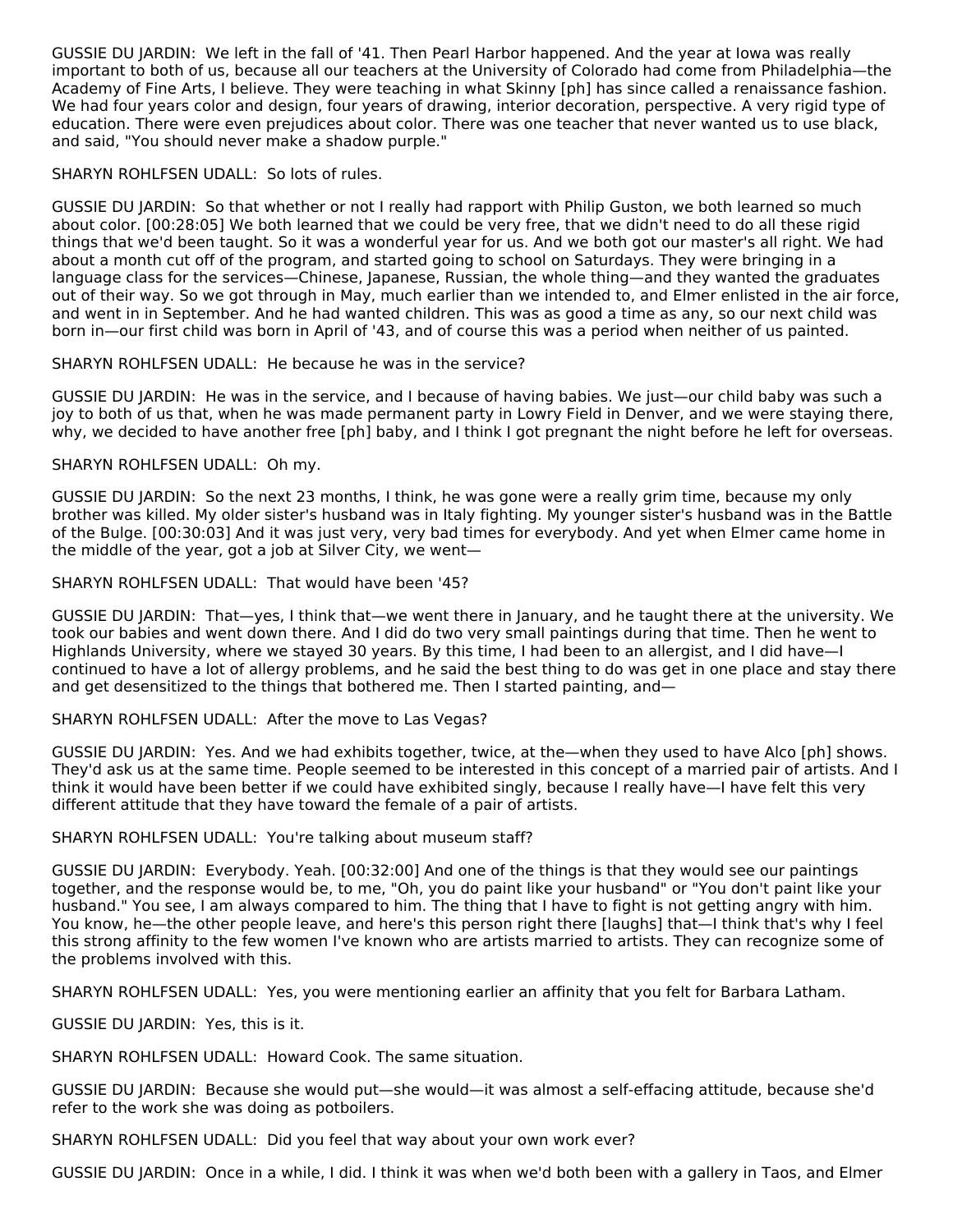started painting quite large, and they said they just couldn't handle such big paintings, and I realized that I was willing to continue to paint in an acceptable size. People would want a car—a painting they could put in their car. I would know that we needed some extra money for this or that, and I'd be willing to hold down my size, with the result that the painting in here that I started of three nudes in the sauna—it's the biggest one I've ever tried, and I'm still having a real hard time with it. [00:34:03]

SHARYN ROHLFSEN UDALL: Moving from—

GUSSIE DU JARDIN: Yes, that I painted—

SHARYN ROHLFSEN UDALL: —long time smaller scale.

GUSSIE DU JARDIN: Yeah, there had been things—I thought I'd like to try one of these lichen paintings very large. There was a huge rock at Montezuma that had a fossil of epidendrum across it, with this marvelous pattern of this old fossil tree in the sandstone, and then there were lichen on it beside. And it was just a marvelous pattern. I thought, gee, if I could just do that life-size, that would be fun. Now I find it's very hard for me.

SHARYN ROHLFSEN UDALL: To work that large?

GUSSIE DU JARDIN: Yes.

SHARYN ROHLFSEN UDALL: Mm-hmm [affirmative]. Well, how is the process accomplished where you transfer something that is a relatively small size onto a larger canvas? Now, these are obviously magnified many, many times. How do you complete that? How do you go from looking at it to—

GUSSIE DU JARDIN: I have a very wonderful dissecting microscope [laughs]—

SHARYN ROHLFSEN UDALL: Oh, really?

GUSSIE DU JARDIN: —that I got just years and years ago, when I was studying plants. And many of the alpine flowers are so tiny that just a magnifying glass isn't enough, and so I'd need to dissect them to find out what they really were.

SHARYN ROHLFSEN UDALL: So you would actually take a sample and look at it under your—

GUSSIE DU JARDIN: Yes, I have the rocks. I have, right here, the rock from which this painting comes. We were up on Sierra Blanca a year ago, and they were putting in a new part to the ski area. We rode up on the gondola. And they were disturbing the soil, so that I just picked up some of those rocks and brought back.

SHARYN ROHLFSEN UDALL: This rock is, roughly, let's say, six-by-eight inches, and relatively flat on the surface. [00:36:01] The dimensions of that painting are about what, Gussie?

GUSSIE DU JARDIN: It's 40x44, I believe, inches. And you can see the different general types. Some of them truly are to get the forms of—you need the microscope.

SHARYN ROHLFSEN UDALL: Oh, yes, I can see that. The general color areas that you can see on the rock, and bits of contrasting color and form. But it's certainly not easy to pick out the details.

GUSSIE DU JARDIN: The details that are so nice are very often the fruiting bodies of the lichen, which, in many cases, have a mushroom shape, which, you see, repeats the fungus shape—

SHARYN ROHLFSEN UDALL: Oh, yes, I see.

GUSSIE DU JARDIN: —you see, of the—you think of that as you go into it.

SHARYN ROHLFSEN UDALL: So it is sort of a true microcosm kind of thing that you're looking at.

SHARYN ROHLFSEN UDALL: And one of the things that is fun is that some of them look like aerial maps. One that was—a lady in Santa Fe has looked like an underwater scene. It just happened to look like maybe some water plants. And just as you keep finding the hexagon in things, you keep finding repeats—some of these lichen could be part of the Greek motifs in that the fringe [ph] on that one, you know, in the columns and whatnot.

SHARYN ROHLFSEN UDALL: That's right. That's right. They certainly do recall that kind of thing. And while, when we know what the subject is and where it came from, we can pick out forms in it that relate to other ideas, obviously this is, overall, a really abstract kind of painting. Do you think of it consciously as being abstract, or is this—[00:38:02]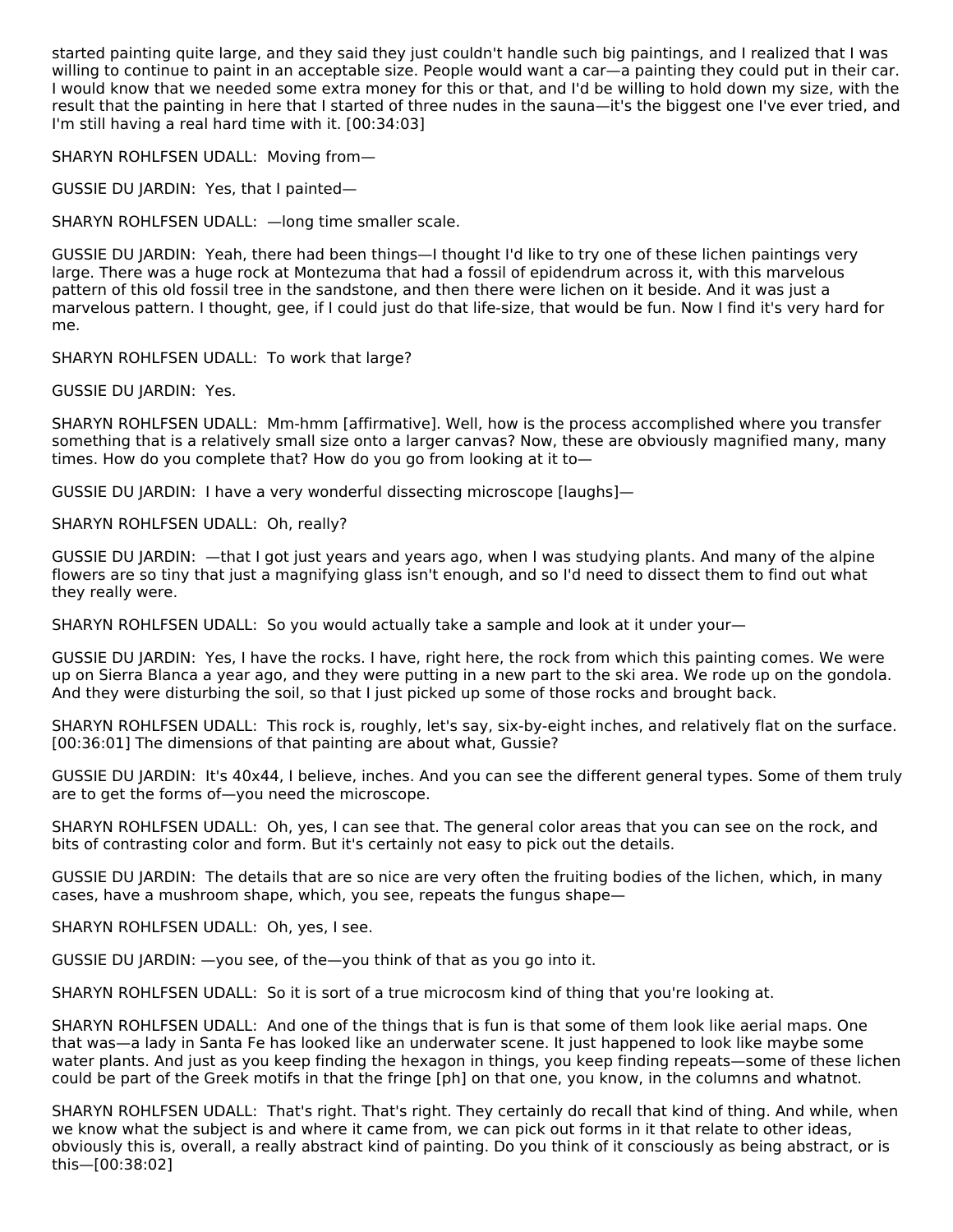GUSSIE DU JARDIN: I think so.

SHARYN ROHLFSEN UDALL: —realistic to you?

GUSSIE DU JARDIN: I think so, that it is very abstract. And people that don't know anything about lichens, I believe, think it's a pure fantasy, that it is an abstraction that I worked out.

SHARYN ROHLFSEN UDALL: Rather than based on something that was originally a visual image.

GUSSIE DU JARDIN: Mm-hmm [affirmative]. You know the hexagon one that was there in the bedroom, with the capital form? That is the head of horsetail that you find growing along creeks, and it's a very primitive plant. Do you know the plant?

SHARYN ROHLFSEN UDALL: I don't believe so.

GUSSIE DU JARDIN: It's stem is jointed, and you can pull that apart.

SHARYN ROHLFSEN UDALL: Oh, yes. Oh, yes.

GUSSIE DU JARDIN: You do know it?

SHARYN ROHLFSEN UDALL: I do.

GUSSIE DU JARDIN: Children love to play with it.

SHARYN ROHLFSEN UDALL: Oh, exactly, that joint.

GUSSIE DU JARDIN: Years ago, they were used as sandpaper to sharpen oval reeds. They're rough, just—but a fine roughness. Those look just like some sort of Greek capital.

SHARYN ROHLFSEN UDALL: Wonderful.

GUSSIE DU JARDIN: That's the way they grow up. And so, people have always gotten ideas from things like this, you know, for thousands of years. A young man was here. He had an exhibit at the museum. He liked the lichen paintings so much, he said, "Do you mind if I do lichen paintings?" [Laughs.] I said, "I have no copyright on lichen any more than you can have copyrights on a bunch of flowers." You know, they just exist. Wherever you go, you find different lichen. People have been so nice since seeing these. They will send me lichen.

SHARYN ROHLFSEN UDALL: Mm-hmm [affirmative]. They think you might be interested.

GUSSIE DU JARDIN: I have a wonderful old friend who was touring Baja when she was about 84. [00:40:03] I think she's 88 now. And she sent me a rock. I got this gorgeous rock through the mail that she'd picked up in Baja.

SHARYN ROHLFSEN UDALL: You seem to pay attention to and appreciate old—older kinds of primitive forms in nature, or simplified plants and animals, such as the lichen and this primitive kind of plant that you were mentioning to me, and the rare plant that you discovered recently that you showed me a sample of in your house. Is this a conscious kind of thing? Do you appreciate the primitive and other aspects of life, too?

GUSSIE DU JARDIN: I believe so—

[Audio Break.]

GUSSIE DU JARDIN: —that I was extremely interested in all of the primitive Hawaiian art when we were there, and I have seen exhibits of the Australian Aborigine art. I think I do feel very drawn to it, and of course, here in New Mexico, our wonderful pictographs, where you can go to various places and explore. We've photographed them a lot.

SHARYN ROHLFSEN UDALL: Uh-huh [affirmative]. Have you used photography as a tool in your painting at all?

GUSSIE DU JARDIN: Yes.

SHARYN ROHLFSEN UDALL: Mm-hmm [affirmative]. Ever worked from photographs?

GUSSIE DU JARDIN: I took a lot of pictures when I was doing that big view at Sabinosa of the Canadian River. In the studio, I found I was—I had done the sketches of nature, but I found I was making all of the juniper trees look alike. And so I had a Polaroid, black-and-white, and I just went out and took probably 20 pictures, just of juniper trees, just to get different outlines, because you find yourself repeating it. [00:42:07] So I find that photography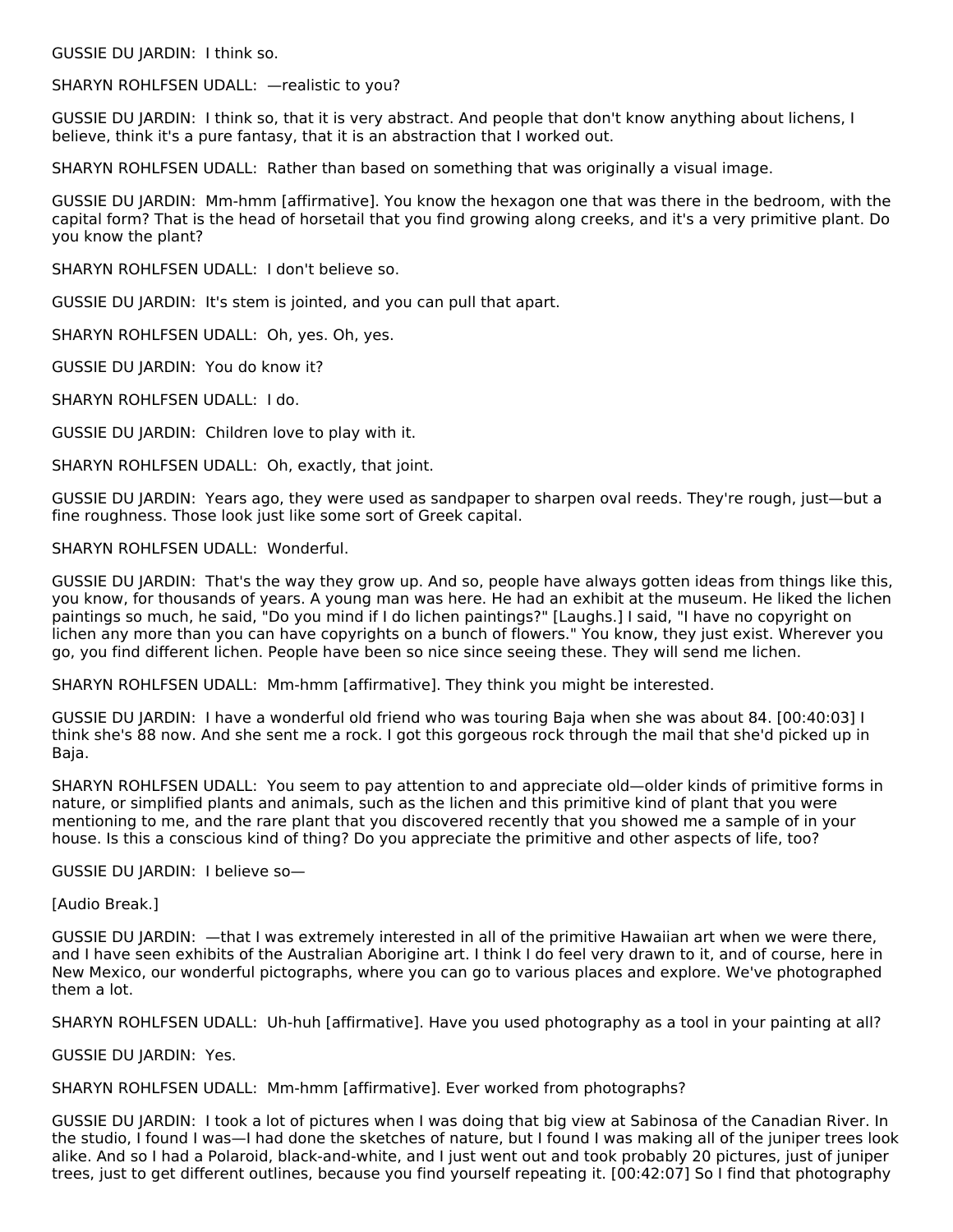can be a tremendous help.

SHARYN ROHLFSEN UDALL: Sure. That's certainly a legitimate use for it. It's difficult to conjure up in your mind the different possibilities of shape that you could find in trees.

GUSSIE DU JARDIN: And yet, I am old-fashioned in that when there was a person on the grant doing huge etchings that were involved—it was only a photographic process. She would make a collage using some photos, some materials, and she would photograph it, and using photolith [ph] make a negative, and project it onto a sensitized plate and etch it. When we were in school, we were not to use photographs. You see, this was cheating. And it was almost like a moral thing that was—this young man that admired my lichen paintings so much does his big landscapes by projecting right onto the canvas, and then you—the slides. Then you can see where he's drawn it. Well, that's all right. But still, in the back of my mind, there's a little something that isn't quite right. We bought a book recently on Remington. It's his stories, with his illustrations. He did very little work out in nature, and he used photographs extensively. [00:44:00]

SHARYN ROHLFSEN UDALL: I don't know that too many people are aware of that.

GUSSIE DU JARDIN: He died very young, and he weighed something like 300 pounds, so you know it's hard really [laughs] getting out in nature.

SHARYN ROHLFSEN UDALL: [Laughs.] Couldn't do it—

GUSSIE DU JARDIN: He was educated in art. He was highly educated. Anyway, I have no objections to it, and in this painting, the view from the front bedroom window, I took pictures of that hanging plant. I don't know the name of it. I bought it in Albuquerque, because it was just what I needed in the painting. Because I was so afraid it might go out of bloom before I finished the painting. Now I've been waiting for the bougainvillea to bloom again. I have—want to do it up this side, and I'm going to put a different plant over in the corner there. Many changes yet to do.

SHARYN ROHLFSEN UDALL: In this painting?

GUSSIE DU JARDIN: In this painting, yes.

SHARYN ROHLFSEN UDALL: So you're actually going to change this? Which looks, to my eyes, like a finished piece. Well, it certainly is—seems to be botanically correct. You can identify several kinds of plants in that, and I think that exhibits your interest in botanical specimens. I know another of your interests is in birdwatching. Have you ever tried to paint birds or incorporate them?

GUSSIE DU JARDIN: Yes, I have two paintings of birds. I have a woodblock I did some years ago of a blackcrowned night heron, and the two paintings I've done were of an egret—that one isn't finished—and then of the American bittern. This winter, we took photos with a telescope. We got a Celestron photograph—telescope originally just for birdwatching, but then we got seduced into trying some photos, and now we've done some for ourselves, and did—a roseate spoonbill was flown up here, evidently, by Hurricane Alicia, from the coast. [00:46:15]

SHARYN ROHLFSEN UDALL: Goodness. That's a bird that's not usually found—

GUSSIE DU JARDIN: Never. It's a tropical bird. So we took a lot of photos of it, just—some will be for the refuge, to prove that it was there. Yes, we're both ardent birdwatchers, and really enjoy plants together.

#### SHARYN ROHLFSEN UDALL: Wonderful.

GUSSIE DU JARDIN: We used to do a lot of gardening, but here we are doing much less, because of Bermuda grass. And just because we want to paint. I think as you feel that your years are running out, and you have all these ideas that you still want to paint, just as backlog, that then you—

#### [END OF TRACK AAA\_dujard83\_3587\_r.]

GUSSIE DU JARDIN: —eventually meet with so much in their backgrounds that are alike. We're both of families of four children. Elmer's family was made up of Dunkers and Quakers in his background.

#### SHARYN ROHLFSEN UDALL: Hmm. What is a Dunker?

GUSSIE DU JARDIN: They're, uh—were another—very similar to the Amish and the Quakers. They used hooks and eyes for their clothing, because even a button would be adornment. And they wore the little white caps and the black clothes. We have a picture of some of his great-grandparents all—they did not deny the flesh as to food. They were Lancaster, Pennsylvania. Then—that was his mother's side, and his father's people, the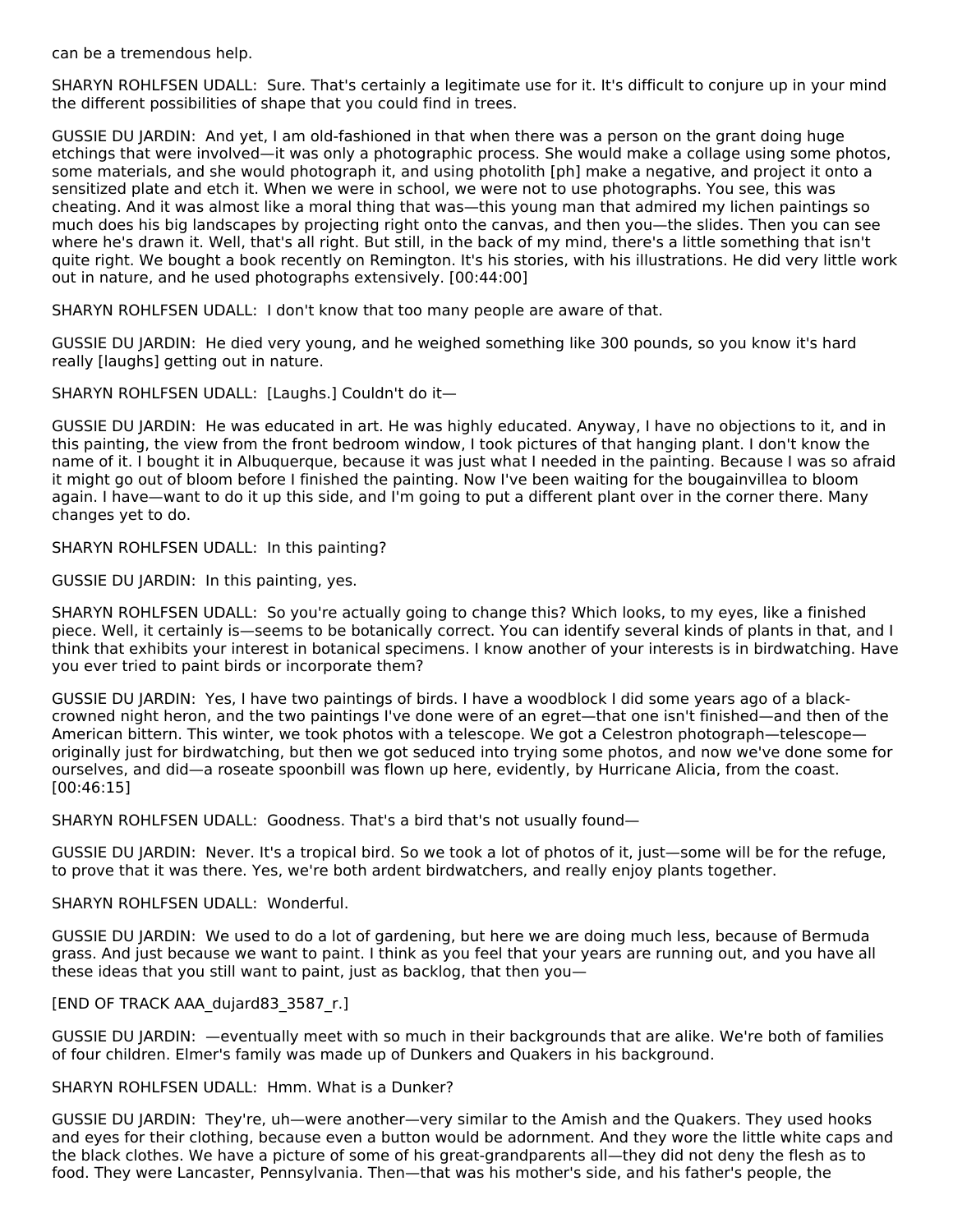Schooleys, were Quakers. They came about the same time that my Townsend Quaker ancestors came to Long Island, and were persecuted by the pilgrims and Puritans. You know, freedom of religion. We have, both, a great interest in Schweitzer, Albert Schweitzer, and his philosophy. When our younger son was quite little, he started writing to Ali Silver, the Dutch nurse at Lambaréné. This painting of the black faces, vaguely seen through surgical masks, was done from—it was an idea I got from a photo of Schweitzer's surgery in Lambaréné, Africa. [00:02:03] There had been a white doctor in it that I didn't use, and after I got my idea, I then put the photo away, so it would not influence me in any way. The surgery was boards, just—it was just like this shack, more or less, painted white. That's where that idea came from. And Teddy corresponded for years with Ali Silver, and after Schweitzer's death, she went to Gunsbach, France—Ali Silver went to Gunsbach, France—to look after the archives there. This is a house which Schweitzer built with his Nobel money. She's still there. I think she's probably about my age. She's a Dutch nurse, and another Dutch nurse lives there. And Teddy went there in '76 and spent the summer there. And in '77, Elmer went there, too. I didn't go, because I wanted to pack to get down here, and I wanted to get rid of him so that I could do it systematically. [Laughs.] Schweitzer's philosophy has been very important to both of us. His reverence for life, and all life. We wish we could be vegetarians, as he was. And we do control our beef-eating. And it ties in with all our other interests, that Schweitzer said we must have a broader ethic that includes the animals, too. I swat flies, and he wouldn't, but. [Laughter.] [00:04:01]

SHARYN ROHLFSEN UDALL: It would be difficult to be that—

GUSSIE DU JARDIN: I try to look with a kindly eye upon snakes, and roadrunners, as they devour all our baby quail.

SHARYN ROHLFSEN UDALL: Oh, yes. Wonderful. Tell me about—another theme in your work that interests me, and this is the hexagon in nature, which you've mentioned a couple of times. I'd like to hear some more about how that idea came about and developed. You were telling me a bit about it in the house earlier. Can you—

GUSSIE DU JARDIN: I think the first painting I did was when I had gotten well into the lichen and began looking at more and more things under the microscope. And the paper wasp, the field wasp, chews up wood to build that little hexagonal nest. And I had one that was a local one there, and it was very gray, and I was wondering what this might be, because a friend brought me one from Mexico where the wasp nest was an earth-red, as if it had chewed the bark of a tree that was red. [Coughs.] And then I thought I'd paint this. So I painted the nest that I'd picked from scrub oak. I even had the larch—scrub oak leaves in the back. And I had so much fun with this, because this was an acrylic painting, and I painted it on raw linen, directly, without any priming, and let the linen be one of the colors of the paper nest. And it just worked real well. It was a wonderful way to paint. [00:06:01] It did bother me about preservation. I later used a matte varnish on it to try and cover the linen cloth, because there was so much of it. And then I got further into the hexagons and began to see them more and more, and did the honey bee. Then I did one, when I was on the grant, of the brood chamber of the honey bee. Elmer was so brave. He put on his coveralls, but he didn't have a bee veil on, and the people were robbing the bees of the honey. This man showed them where the queen bee was, down in the brood chamber, and he took a picture of that, from which I could see a lot of detail that most people, even a beekeeper, would never see. And about this time, I tried something that has worked well for me. I put the slide under the microscope and viewed the slide with an excellent lens, and saw detail that you don't see when you project something. Elmer has since used that on some of his grass paintings. He'd take the microscope in there and look to see some of the structure—grasses that you'll see when you talk to him, and found out things like the larva of the honey bee doesn't have any eyes. It's just this little wiggly grub that sticks up this insatiable mouth. Then I asked people—the wax that eventually the larva is covered with is reddish, and it's a very different color than the ordinary wax in the other cells. [00:08:06] I asked several beekeepers about this. Nobody knew anything about this, until I finally read that sometimes they use rosin in the—see, the wax they manufacture and pull out of little places on their tummy. That they have little plates here, and the wax comes out from in there.

SHARYN ROHLFSEN UDALL: But the mixture of the rosin would color—

GUSSIE DU JARDIN: Was evidently this pinkish color. And that was a very patterned abstract painting, with some cells—with the little grub showing. I made it—the cells were probably three inches in diameter. And then some cells that were capped, and other cells where the bee is emerging. And from this picture, I found that the eyes of that little emerging bee are close together, jammed up together, and then later, you see, this whole head shape changes. This is how I get so involved in the things I'm painting.

SHARYN ROHLFSEN UDALL: Oh, I can see that. Such careful observation goes into this, and care. That is very unusual.

GUSSIE DU JARDIN: I was really hurt and perplexed by a young lady that was here on the grant, and normally it's rather hard for me to talk about my paintings and what I'm trying to do, particularly, I think, to another artist. But I liked this woman very much, and I knew she had just been through a lot of grave problems, so I sat and talked to her, and I talked to her along this line, about this pleasure I get not only from the painting, but from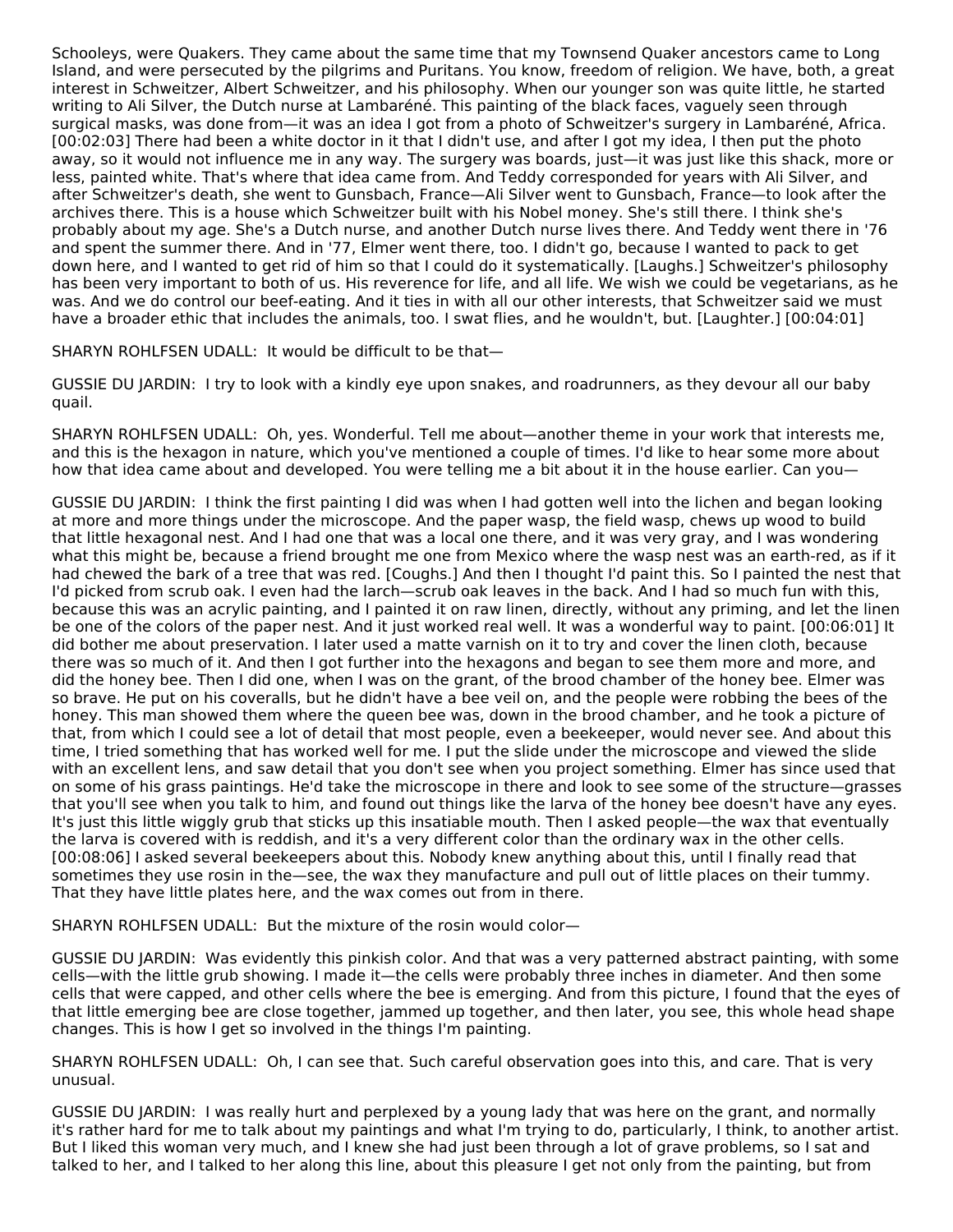knowing about the things I'm painting. [00:10:08] That it's really very important to me. When I had stopped for a minute, she said, "I don't believe in intellectualizing my painting. There's just me and the material." And it really —it set me back, and I thought, I'm not intellectualizing. I'm enjoying it, and I'm enjoying these things that go into it.

SHARYN ROHLFSEN UDALL: Seems to add a whole extra dimension for you.

GUSSIE DU JARDIN: Yes. I have met enough retirees down here that are so bored in their retirement, and there are still so many things I want to read about, and know about, and see, that it just—I just think if I could have their time, too, that they're so bored.

SHARYN ROHLFSEN UDALL: Yes, you wish.

GUSSIE DU JARDIN: See, while I'm sitting here talking to you, I just noticed something I really dislike about that painting, and that's that sharp edge of that tree trunk.

SHARYN ROHLFSEN UDALL: Bothers you?

GUSSIE DU JARDIN: Yeah. So there's something to change. I already knew I would change that upper corner, where that architectural detail is too strong, but that's going to be done by—the plant will be higher, and will cover some of that, and I think I'll darken—

SHARYN ROHLFSEN UDALL: Some of those edges.

GUSSIE DU JARDIN: —under the eaves there, too.

SHARYN ROHLFSEN UDALL: Mm-hmm [affirmative]. Do you often go back and rework a painting after a period of time?

GUSSIE DU JARDIN: And we used to, both, take paintings into one wall that was in our dining room, and hang a painting there so that we could study it over a period of time, and this would keep happening. [00:12:01] As you'd live with it for maybe a month, then you could note all these things that you'd rather have done a different way, and take it back. What's really bad is if you get them up and see them in a museum, and then see the things you'd rather change. [Laughter.]

SHARYN ROHLFSEN UDALL: Only then it becomes—

GUSSIE DU JARDIN: And there was—I don't know if it was Turner that supposedly would go into the museum and paint. There was some English artist, would go in and paint on it, right there in the museum.

SHARYN ROHLFSEN UDALL: That's later. How interesting. I notice, on your studio door over here, a photograph of Georgia O'Keeffe, and you have a Monet poster also on your door.

GUSSIE DU JARDIN: Oh, we went to St. Louis to see that big Monet show. And we were acquainted with Georgia O'Keeffe. For years, she did not have any relationship with the Santa Fe museum. I don't know what had caused that. But Elmer planned different paintings—exhibits—for Highlands, and he wrote to Ms. O'Keeffe, and asked if they might possibly borrow a painting, and she wrote back and said yes. So we went over there, and I can about place the year. It would have been 26 years ago, when our youngest son was two.

#### SHARYN ROHLFSEN UDALL: So you went to Abiquiú?

GUSSIE DU JARDIN: So we went to Abiquiú, and we visited. And I mostly walked around with Teddy. Elmer got to talk with her a great deal more than I did, but she was very friendly. We left with this painting in the back of the truck that was appraised at \$4,000 and I was just terrified. [00:14:06] I thought, what if a car rams it? And it's that black cross against the red. Do you know that painting?

#### SHARYN ROHLFSEN UDALL: Oh, yes. Oh, I do.

GUSSIE DU JARDIN: That's the one. And we had it for a month. I can always remember her age. She was born in '87, the year my mother was. So we had a very nice relationship with her. We took the painting back when she was away that day, her companion was there. The thing happened then I'd been afraid of, and that was Teddy had walked across those adobe floors, and his shoes were dirty. Her couch was all along one side of the living room. It was like two single—maybe three single bare mattresses just on a frame, covered with black. Everything was black and white. Teddy ran—saw that expanse, jumped up, and ran the whole length of it [laughter] leaving a trail of dusty footprints. But her companion was very nice, and talked to us about a recent trip to South America, where they'd been served what they thought was squab, but it turned out to be cuy, which is guinea pig.